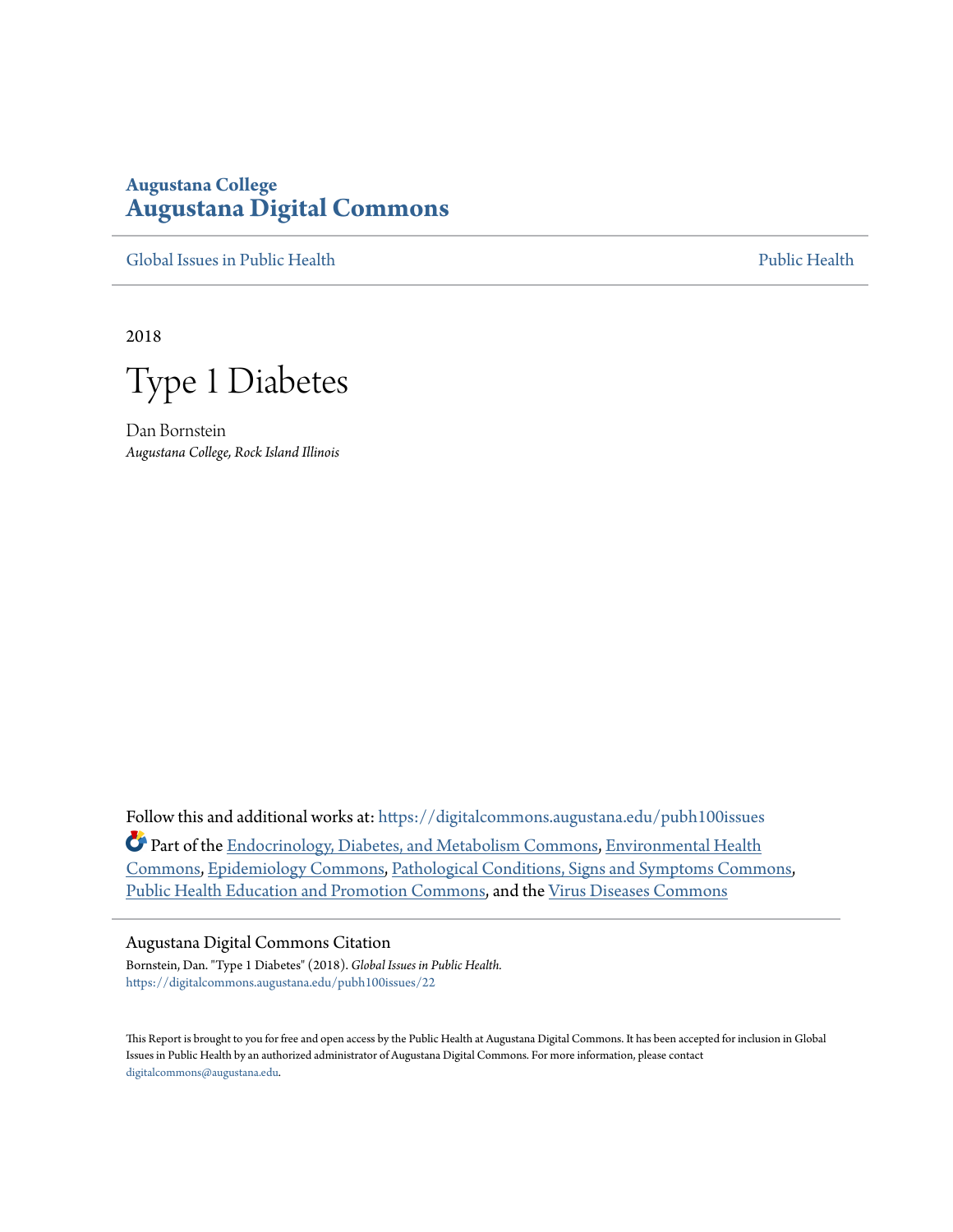# **Type 1 Diabetes**

### Description of Type 1 Diabetes

As of 2015, The American Diabetes Association, (2015) recorded nearly 30 million Americans diagnosed with diabetes. That is 9.4 percent of the American population; about 1.25 percent of the 30 million have Type 1 diabetes. Type 1 diabetes is a noncommunicable disease present all around the world and is by far the less common form of diabetes.



Figure 1: Shows percentage breakdown between Type 1 and Type 2 diabetes in America.

Data source: Juvenile Diabetes Lifestyle Checklist (bionix.com)

The cause of this disease is not officially known, yet it develops when the body's T-cells destroy insulin-producing β-cells in the pancreas (Denisse, 2017, para. 5). This condition, however, is assumed to be caused by genes and environmental factors like viruses (Filippi, 2008, para. 2). The outbreak of Type 1 Diabetes tends to increase as you get further from the equator. According to the Diabetes UK website that references The International Diabetes Federation, (diabetes.org, 2013) four of the top five nations with Type 1 diabetes prevalences per 100,000 are from the continent of Europe, with the United States sitting at number six. In order, the results list Finland (57.6%) number one followed by Sweden (43.1%), Saudi Arabia (31.4%), Norway (27.9%), United Kingdom

(24.5%) and the United States (23.7%). These percentiles are also based off a designated range of zero to fourteen years of age. Caucasians seem to be more susceptible to Type 1 diabetes than African Americans and Hispanics; however, those of European origin tend to have the highest risk. When it comes to gender, there is a three to two, male to female ratio for this disease. On average, the American Diabetes Association (2015), also confirms that there are 1.5 million Americans diagnosed each year between the two forms.

#### Epidemiology of the Type 1 Diabetes

There are viruses that were said to be the agent for Type 1 Diabetes, however, researchers have found that an inverse correlation of hygiene and incidence of autoimmune disease could play a role (Filippi, 2008, para. 5). Symptoms of this condition include the following: excessive hunger and thirst, blurry vision, fatigue, excessive urination, and dramatic weight loss in a rather short period of time (mayoclinic.org, 2017). Multiple tests are generally required for a diagnosis of this disease. These tests are usually blood tests and are proven to be more accurate in the morning. The fasting blood glucose test, oral glucose tolerance test, random blood glucose test, and the glycated hemoglobin test can all be used to diagnose Type 1 Diabetes according to Everyday Health (Bennington-Castro, 2015). Glucose levels are measured in each one.

Type 1 diabetes usually occurs before the age of 40, specifically around the age 14. This condition has an estimated loss in life expectancy of 11.1 years. When it comes to men, they were later reduced to 8.3 years after attained the age of 20 and for women it is 7.9 years (Livingstone, 2015, para. 2). The biggest influence on Type 1 Diabetes in America would be the increased level of obesity and overall

Dan Bornstein PUBH 100 4/18/18